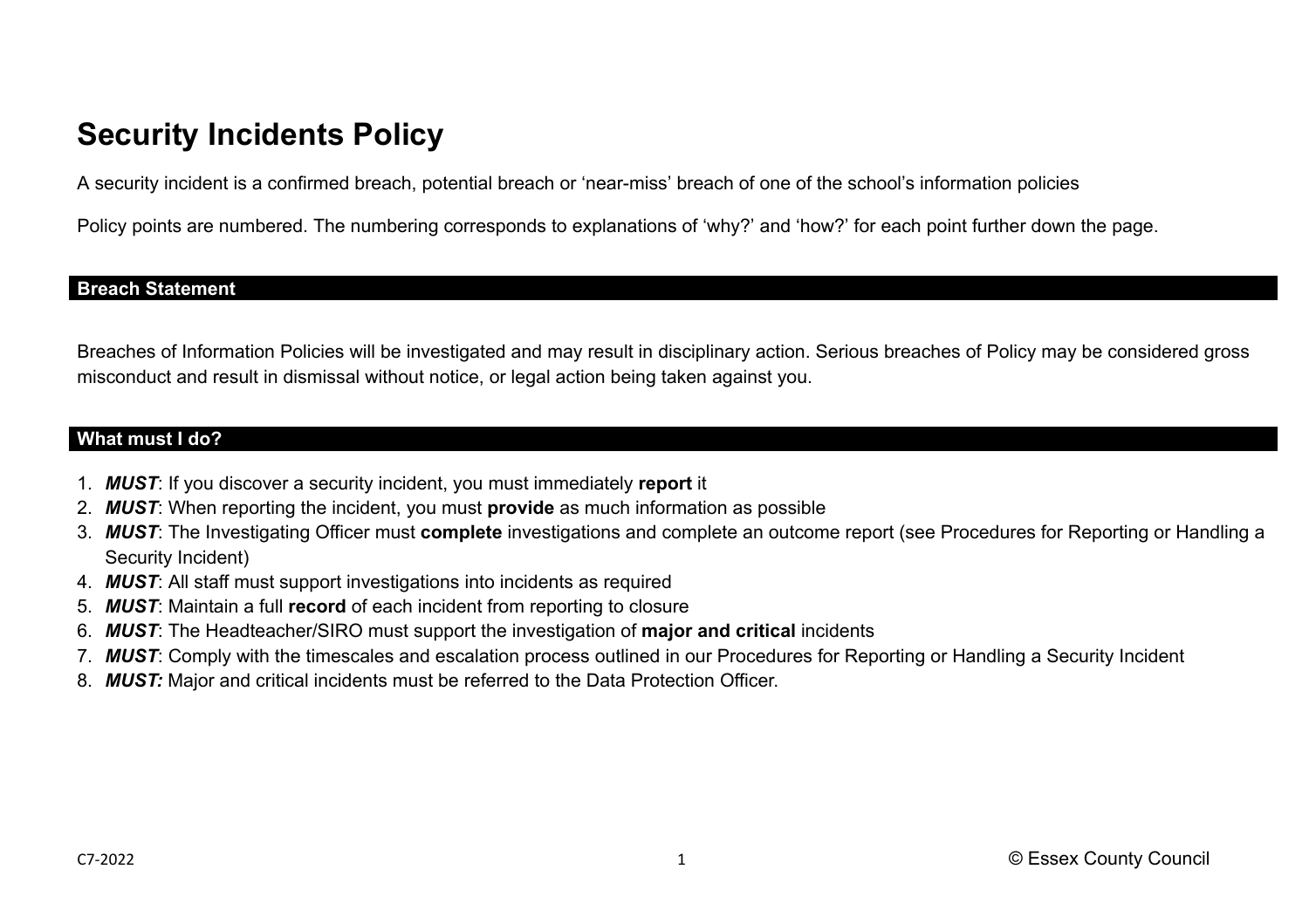## **Why must I do it?**

- 1. Capturing security incidents allows us to respond effectively when something has gone wrong. Capturing all types of security incidents allows us to understand where our weaknesses are, how well our policies are working and what we should change about our policies to make them more effective
- 2. To help us quickly assess the severity of the incident and to speed up the investigation
- 3. Carry out an effective process appropriate to the severity of the incident
- 4. Carry out an effective process appropriate to the severity of the incident
- 5. Ensure the process is followed to completion
- 6. Ensure that there is appropriate resource, expertise and independent scrutiny of processes for higher impact incidents
- 7. Ensure that all incidents are handled in a timely manner
- 8. Ensure that serious incidents are reviewed against the criteria for reporting to the regulator.

### **How must I do it?**

- 1. Please notify the school office. No action will be taken against any member of staff who reports a security incident about another member of staff in good faith. Identification of a reporting party who requests anonymity shall be protected as far as is feasible.
- 2. Include full details of the incident such as dates, names and any remedial action that has been taken.
- 3. Where appropriate, undertake the following:
	- a. Identify expected outcomes, stakeholders and any policies breached
	- b. Speak to staff involved
	- c. Record evidence and keep an audit trail of events and evidence supporting decisions taken
	- d. Get expert help
	- e. Escalate
	- f. Inform data subjects (service users, staff) where appropriate
	- g. Identify and manage risks of the incident
	- h. Commence disciplinary action, or record why not
	- i. Develop and implement a communications plan where appropriate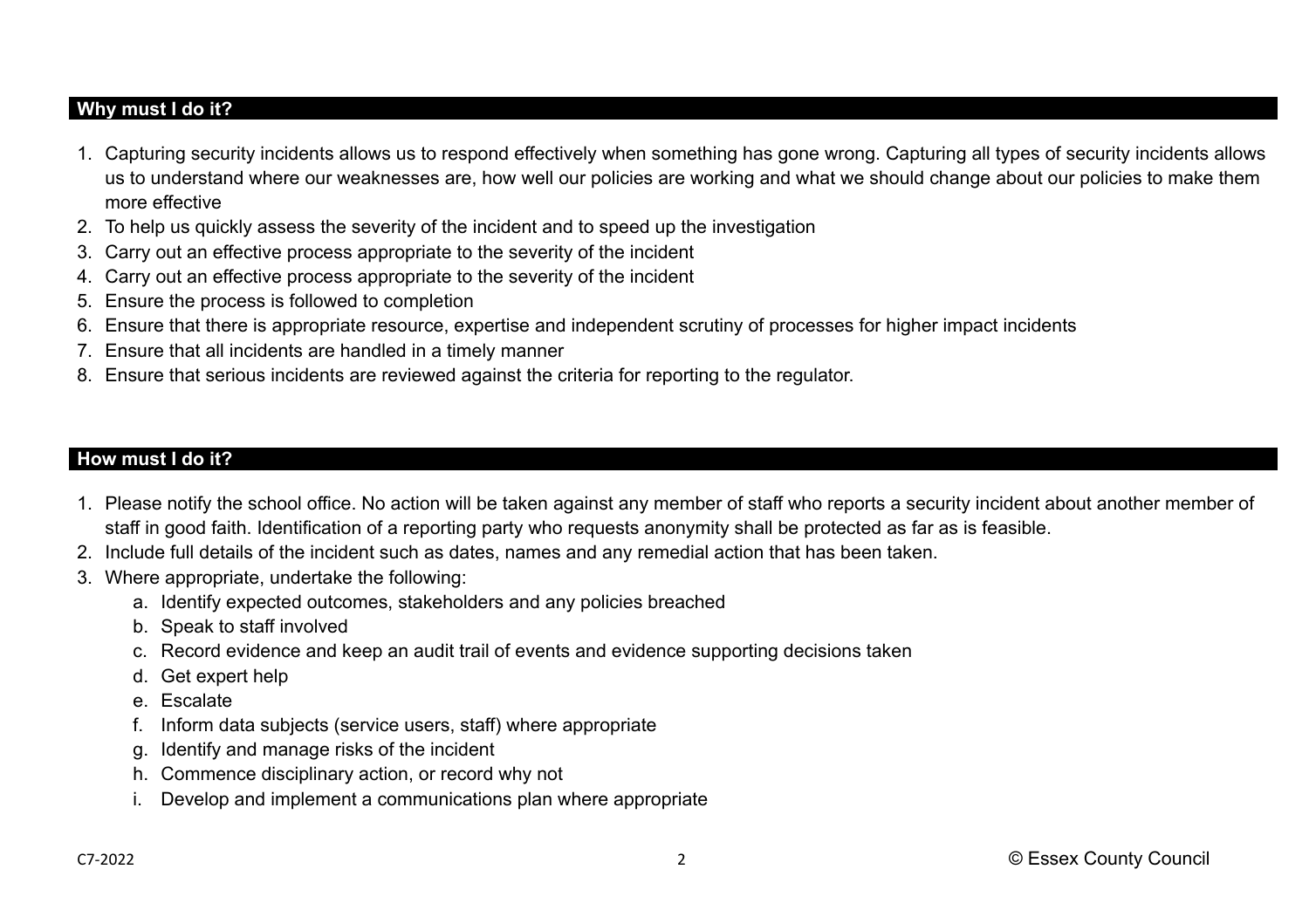- j. Put in place controls to prevent recurrence
- k. Complete the Incident Outcome Report
- 4. Where appropriate, undertake the following:
	- a. Work with the SIRO to investigate major security incidents
	- b. Assess the outcome to ensure the appropriate action has been taken
	- c. Provide knowledge and advice, and carry out any recommended actions for major or critical incidents, where required
- 5. Undertake the following:
	- a. Classify the Security Incident
	- b. Verify the details and oversee the investigation
	- c. Work with Senior Information Risk Owner to investigate major security incidents
	- d. Advise, support and intervene as appropriate
	- e. Review Incident Outcome Reports and close
- 6. For major and critical incidents:
	- a. Undertake the investigation (critical only)
	- b. Work with Senior Information Risk Owner (major only)
	- c. Assess if it is necessary for the security incident to be reported to the ICO
	- d. Complete an outcome report and recommend remedial actions
- 7. Follow the process outlined in the school's Procedures for Reporting or Handling a Security Incident

## **What if I need to do something against the policy?**

If you believe you have a valid business reason for an exception to these policy points, having read and understood the reasons why they are in place, please raise a formal request by contacting the school office.

If you believe the policy does not meet your business needs, you may raise this with your Information Champion who, if they agree with your suggestion, may propose a policy change.